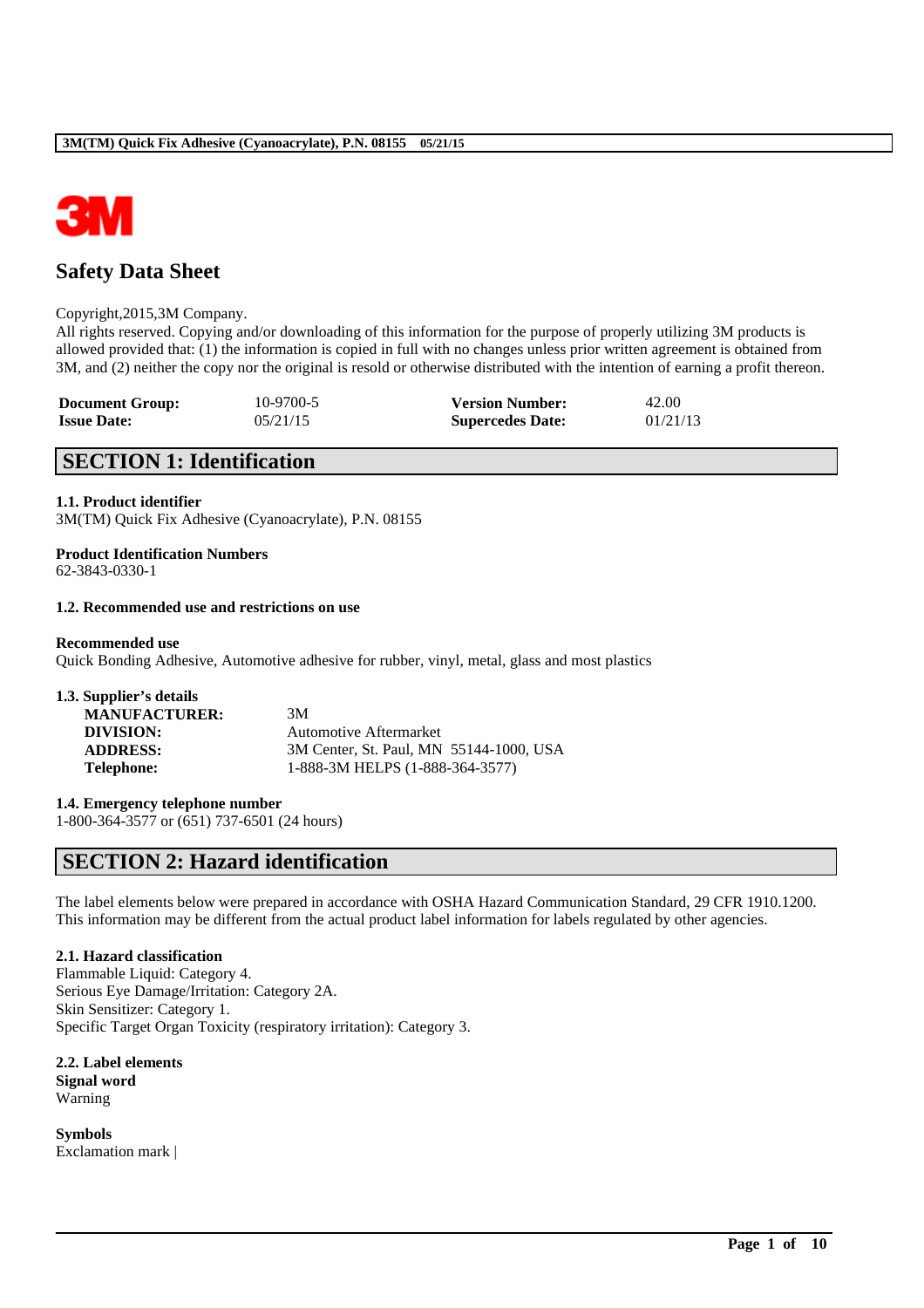### **Pictograms**



**Hazard Statements** Combustible liquid.

Causes serious eye irritation. May cause an allergic skin reaction. May cause respiratory irritation.

### **Precautionary Statements**

**General:** Keep out of reach of children.

### **Prevention:**

Keep away from heat/sparks/open flames/hot surfaces. - No smoking. Avoid breathing dust/fume/gas/mist/vapors/spray. Use only outdoors or in a well-ventilated area. Wear protective gloves and eye/face protection. Wash thoroughly after handling. Contaminated work clothing must not be allowed out of the workplace.

### **Response:**

IF INHALED: Remove person to fresh air and keep comfortable for breathing.

IF IN EYES: Rinse cautiously with water for several minutes. Remove contact lenses, if present and easy to do. Continue rinsing.

If eye irritation persists: Get medical advice/attention.

IF ON SKIN: Wash with plenty of soap and water.

If skin irritation or rash occurs: Get medical advice/attention.

Wash contaminated clothing before reuse.

Call a POISON CENTER or doctor/physician if you feel unwell.

In case of fire: Use a fire fighting agent suitable for flammable liquids such as dry chemical or carbon dioxide to extinguish.

### **Storage:**

Store in a well-ventilated place. Keep cool. Keep container tightly closed. Store locked up.

### **Disposal:**

Dispose of contents/container in accordance with applicable local/regional/national/international regulations.

### **2.3. Hazards not otherwise classified**

Avoid eye and skin contact. If eyelids are bonded, do not force open. In case of skin bonding, quickly soak in warm water and avoid excessive force to free bonded area. May bond tissue rapidly.

\_\_\_\_\_\_\_\_\_\_\_\_\_\_\_\_\_\_\_\_\_\_\_\_\_\_\_\_\_\_\_\_\_\_\_\_\_\_\_\_\_\_\_\_\_\_\_\_\_\_\_\_\_\_\_\_\_\_\_\_\_\_\_\_\_\_\_\_\_\_\_\_\_\_\_\_\_\_\_\_\_\_\_\_\_\_\_\_\_\_

# **SECTION 3: Composition/information on ingredients**

| Ingredient              | $\mathbf{C.A.S.~No.}$ | $\%$ by Wt                 |
|-------------------------|-----------------------|----------------------------|
| Ethyl Cyanoacrylate     | 7085-85-0             | 94 - 100 Trade Secret $*$  |
| Polymethyl Methacrylate | 9011-14-7             | $\vert$ < 5 Trade Secret * |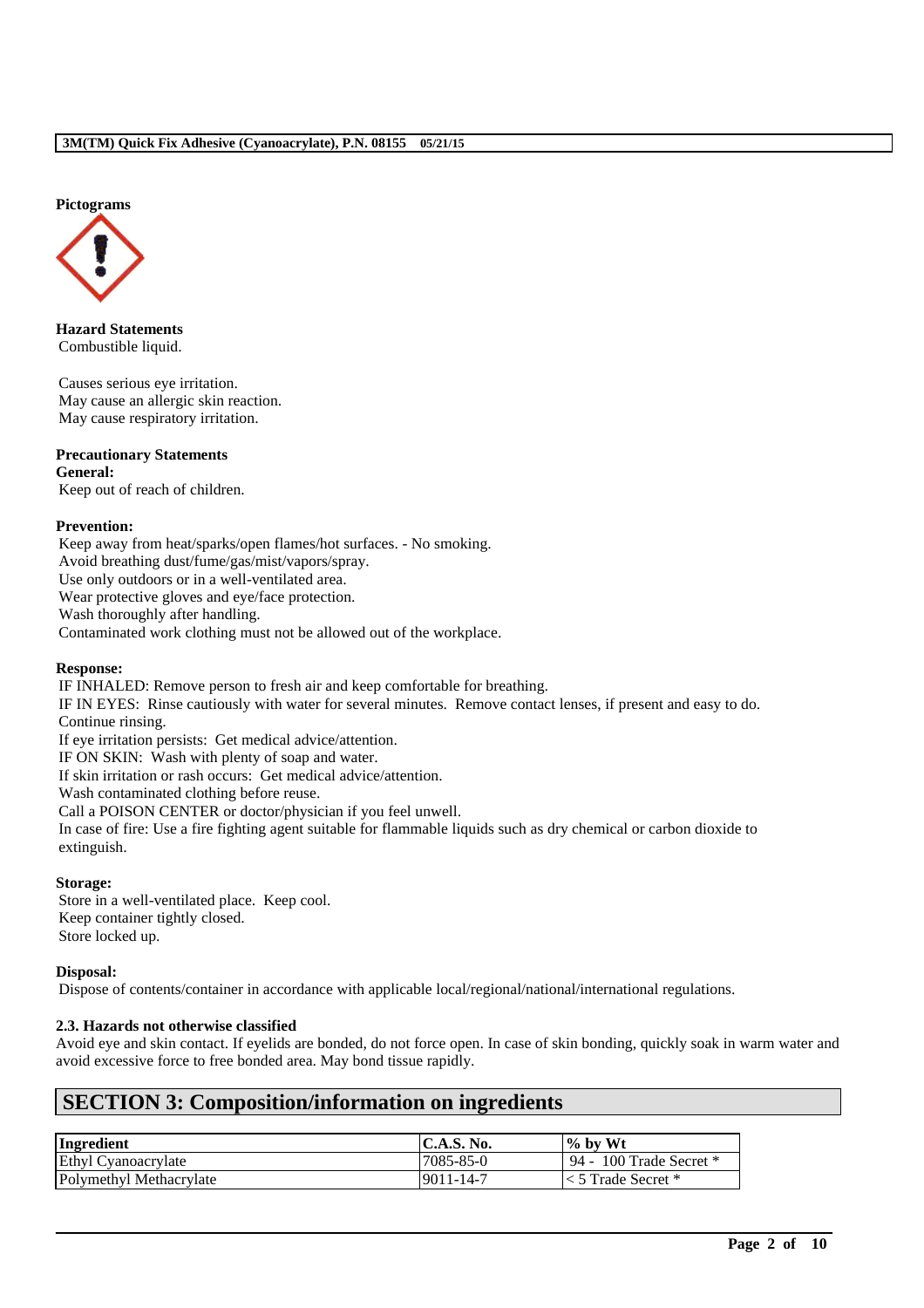| Hv   | - 14              |
|------|-------------------|
| пюне | Secret            |
| . K  | $\mathcal{L}$     |
|      | $-1$ dde $-$      |
|      | $v_{\cdot \cdot}$ |
|      | .                 |

\*The specific chemical identity and/or exact percentage (concentration) of this composition has been withheld as a trade secret.

# **SECTION 4: First aid measures**

# **4.1. Description of first aid measures**

### **Inhalation:**

Remove person to fresh air. If you feel unwell, get medical attention.

### **Skin Contact:**

FOR SKIN BONDS: Quickly soak in warm water and avoid use of excessive force to free bonded area. If unable to free bonded area, or if lips or mouth are bonded, get medical attention. If irritation persists, get medical attention.

### **Eye Contact:**

Immediately flush eyes with large amounts of water for at least 15 minutes. Get immediate medical attention. DO NOT force eyelids open.

### **If Swallowed:**

Rinse mouth. If you feel unwell, get medical attention.

### **4.2. Most important symptoms and effects, both acute and delayed**

See Section 11.1. Information on toxicological effects.

# **4.3. Indication of any immediate medical attention and special treatment required**

Not applicable

# **SECTION 5: Fire-fighting measures**

# **5.1. Suitable extinguishing media**

In case of fire: Use a fire fighting agent suitable for flammable liquids such as dry chemical or carbon dioxide to extinguish.

### **5.2. Special hazards arising from the substance or mixture**

Closed containers exposed to heat from fire may build pressure and explode.

# **Hazardous Decomposition or By-Products**

| <b>Substance</b>              | Condition                |
|-------------------------------|--------------------------|
| Dichloroacetylene             | <b>During Combustion</b> |
| Hydrocarbons                  | <b>During Combustion</b> |
| Carbon monoxide               | During Combustion        |
| Carbon dioxide                | <b>During Combustion</b> |
| Oxides of Nitrogen            | <b>During Combustion</b> |
| Toxic Vapor, Gas, Particulate | <b>During Combustion</b> |
|                               |                          |

### **5.3. Special protective actions for fire-fighters**

Water may not effectively extinguish fire; however, it should be used to keep fire-exposed containers and surfaces cool and prevent explosive rupture.

\_\_\_\_\_\_\_\_\_\_\_\_\_\_\_\_\_\_\_\_\_\_\_\_\_\_\_\_\_\_\_\_\_\_\_\_\_\_\_\_\_\_\_\_\_\_\_\_\_\_\_\_\_\_\_\_\_\_\_\_\_\_\_\_\_\_\_\_\_\_\_\_\_\_\_\_\_\_\_\_\_\_\_\_\_\_\_\_\_\_

# **SECTION 6: Accidental release measures**

**6.1. Personal precautions, protective equipment and emergency procedures**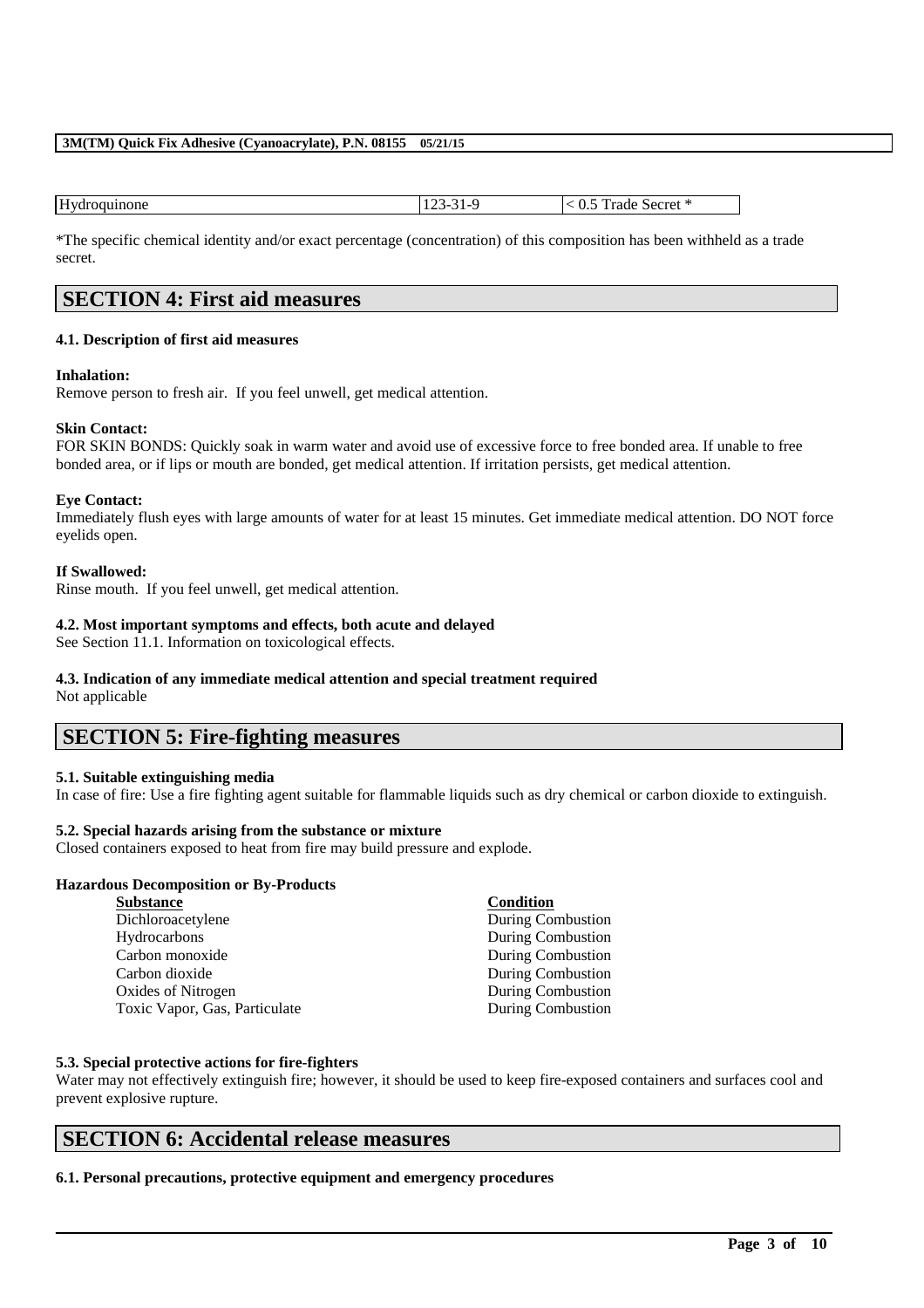Keep away from heat/sparks/open flames/hot surfaces. - No smoking. Use only non-sparking tools. Ventilate the area with fresh air. Warning! A motor could be an ignition source and could cause flammable gases or vapors in the spill area to burn or explode. Refer to other sections of this SDS for information regarding physical and health hazards, respiratory protection, ventilation, and personal protective equipment.

### **6.2. Environmental precautions**

Avoid release to the environment.

# **6.3. Methods and material for containment and cleaning up**

Contain spill. Working from around the edges of the spill inward, cover with bentonite, vermiculite, or commercially available inorganic absorbent material. Mix in sufficient absorbent until it appears dry. Remember, adding an absorbent material does not remove a physical, health, or environmental hazard. Collect as much of the spilled material as possible using non-sparking tools. Place in a closed container approved for transportation by appropriate authorities. Clean up residue with an appropriate solvent selected by a qualified and authorized person. Ventilate the area with fresh air. Read and follow safety precautions on the solvent label and SDS. Seal the container. Dispose of collected material as soon as possible.

# **SECTION 7: Handling and storage**

### **7.1. Precautions for safe handling**

Keep out of reach of children. Keep away from heat/sparks/open flames/hot surfaces. - No smoking. Avoid breathing dust/fume/gas/mist/vapors/spray. Do not get in eyes, on skin, or on clothing. Do not eat, drink or smoke when using this product. Wash thoroughly after handling. Contaminated work clothing should not be allowed out of the workplace. Avoid release to the environment. Wash contaminated clothing before reuse. Avoid contact with oxidizing agents (eg. chlorine, chromic acid etc.)

### **7.2. Conditions for safe storage including any incompatibilities**

Store in a well-ventilated place. Keep cool. Keep container tightly closed to prevent contamination with water or air. If contamination is suspected, do not reseal container. Store away from heat. Store away from acids. Store away from strong bases. Store away from oxidizing agents. Store away from amines.

# **SECTION 8: Exposure controls/personal protection**

### **8.1. Control parameters**

### **Occupational exposure limits**

If a component is disclosed in section 3 but does not appear in the table below, an occupational exposure limit is not available for the component.

| Ingredient          | <b>C.A.S. No.</b> | Agency       | Limit type    | <b>Additional Comments</b>                            |
|---------------------|-------------------|--------------|---------------|-------------------------------------------------------|
| Hydroquinone        | $123 - 31 - 9$    | <b>OSHA</b>  | TWA:2 $mg/m3$ |                                                       |
| Hydroquinone        | $123 - 31 - 9$    | <b>CMRG</b>  | STEL:4 mg/m3  |                                                       |
| Hydroquinone        | $123 - 31 - 9$    | <b>ACGIH</b> | TWA:1 $mg/m3$ | Dermal Sensitizer, A3:<br>Confirmed animal<br>carcin. |
| Ethyl Cyanoacrylate | 7085-85-0         | <b>ACGIH</b> | $TWA:0.2$ ppm |                                                       |

ACGIH : American Conference of Governmental Industrial Hygienists

AIHA : American Industrial Hygiene Association

CMRG : Chemical Manufacturer's Recommended Guidelines

OSHA : United States Department of Labor - Occupational Safety and Health Administration

TWA: Time-Weighted-Average

STEL: Short Term Exposure Limit

CEIL: Ceiling

### **8.2. Exposure controls**

### **8.2.1. Engineering controls**

Use general dilution ventilation and/or local exhaust ventilation to control airborne exposures to below relevant Exposure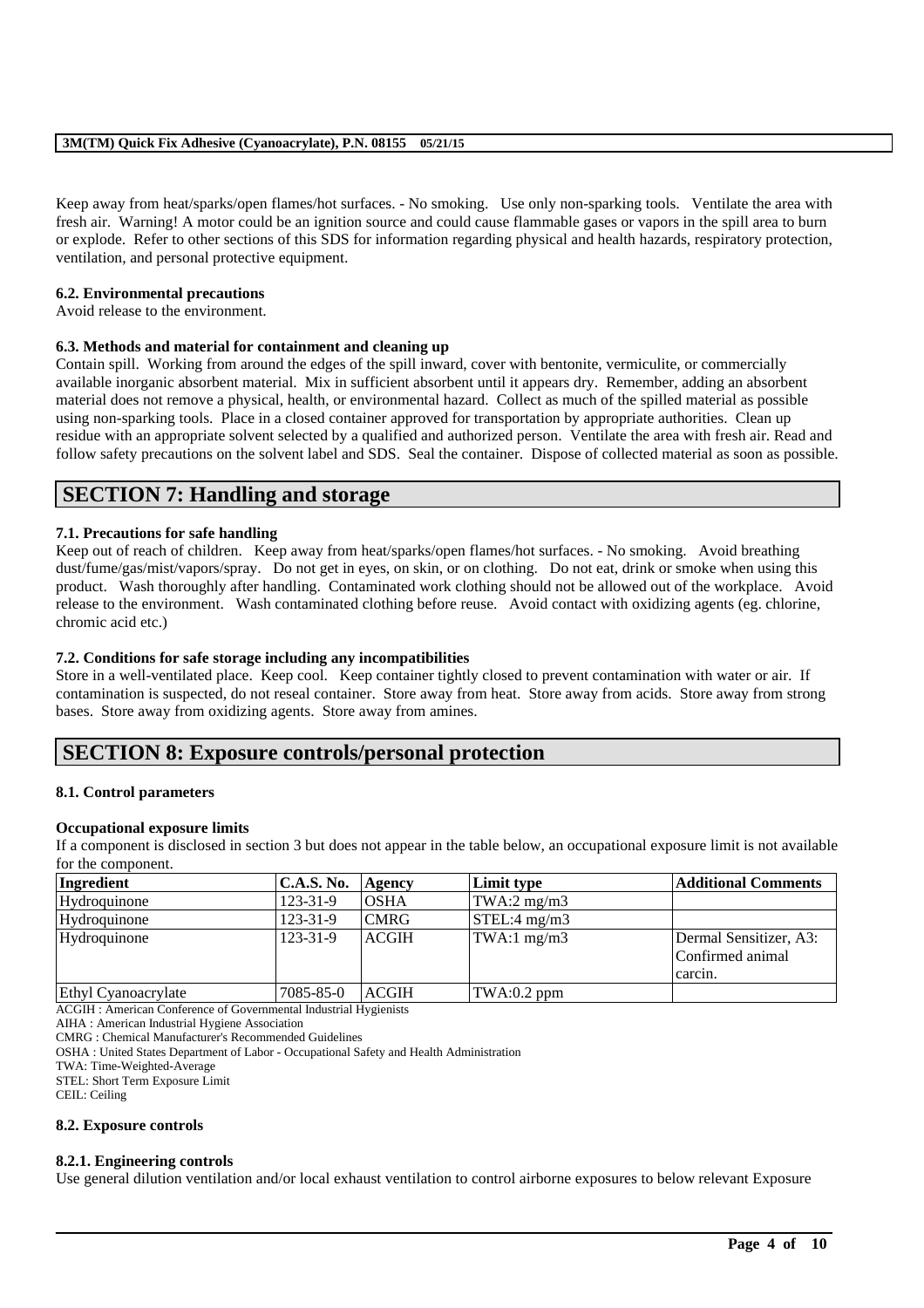Limits and/or control dust/fume/gas/mist/vapors/spray. If ventilation is not adequate, use respiratory protection equipment.

### **8.2.2. Personal protective equipment (PPE)**

### **Eye/face protection**

Select and use eye/face protection to prevent contact based on the results of an exposure assessment. The following eye/face protection(s) are recommended: Indirect Vented Goggles

### **Skin/hand protection**

Select and use gloves and/or protective clothing approved to relevant local standards to prevent skin contact based on the results of an exposure assessment. Selection should be based on use factors such as exposure levels, concentration of the substance or mixture, frequency and duration, physical challenges such as temperature extremes, and other use conditions. Consult with your glove and/or protective clothing manufacturer for selection of appropriate compatible gloves/protective clothing. Do not wear cotton gloves.

Gloves made from the following material(s) are recommended: Polymer laminate

### **Respiratory protection**

An exposure assessment may be needed to decide if a respirator is required. If a respirator is needed, use respirators as part of a full respiratory protection program. Based on the results of the exposure assessment, select from the following respirator type(s) to reduce inhalation exposure:

Half facepiece or full facepiece air-purifying respirator suitable for organic vapors and particulates

For questions about suitability for a specific application, consult with your respirator manufacturer.

# **SECTION 9: Physical and chemical properties**

### **9.1. Information on basic physical and chemical properties**

| <b>General Physical Form:</b>          | Liquid                                                      |
|----------------------------------------|-------------------------------------------------------------|
| Odor, Color, Grade:                    | clear, colorless, sharp irritrating odor                    |
| Odor threshold                         | No Data Available                                           |
| pН                                     | No Data Available                                           |
| <b>Melting point</b>                   | No Data Available                                           |
| <b>Boiling Point</b>                   | No Data Available                                           |
| <b>Flash Point</b>                     | $>$ 175 °F [ <i>Test Method:</i> Tagliabue Closed Cup]      |
| <b>Evaporation rate</b>                | Not Applicable                                              |
| <b>Flammability (solid, gas)</b>       | Not Applicable                                              |
| <b>Flammable Limits(LEL)</b>           | No Data Available                                           |
| <b>Flammable Limits(UEL)</b>           | No Data Available                                           |
| <b>Vapor Pressure</b>                  | <1 Pa [Details: CONDITIONS: @ 25C]                          |
| <b>Vapor Density</b>                   | 6 [ $RefStd: AIR=1$ ]                                       |
| <b>Density</b>                         | $0.9 - 1.1$ kg/l                                            |
| <b>Specific Gravity</b>                | $0.9 - 1.1$ [ <i>Ref Std:</i> WATER=1]                      |
| <b>Solubility in Water</b>             | Nil                                                         |
| Solubility- non-water                  | No Data Available                                           |
| Partition coefficient: n-octanol/water | No Data Available                                           |
| <b>Autoignition temperature</b>        | No Data Available                                           |
| <b>Decomposition temperature</b>       | No Data Available                                           |
| <b>Viscosity</b>                       | $400 - 600$ centipoise                                      |
| <b>Hazardous Air Pollutants</b>        | 0.100 lb HAPS/lb solids [Test Method: Calculated]           |
| <b>Volatile Organic Compounds</b>      | 950 g/l [ <i>Test Method:</i> calculated SCAQMD rule 443.1] |
| <b>Volatile Organic Compounds</b>      | 95.1 % weight [Test Method: calculated per CARB title 2]    |
| <b>Percent volatile</b>                | 95 % weight [ <i>Details:</i> excluding exempt compounds]   |
|                                        |                                                             |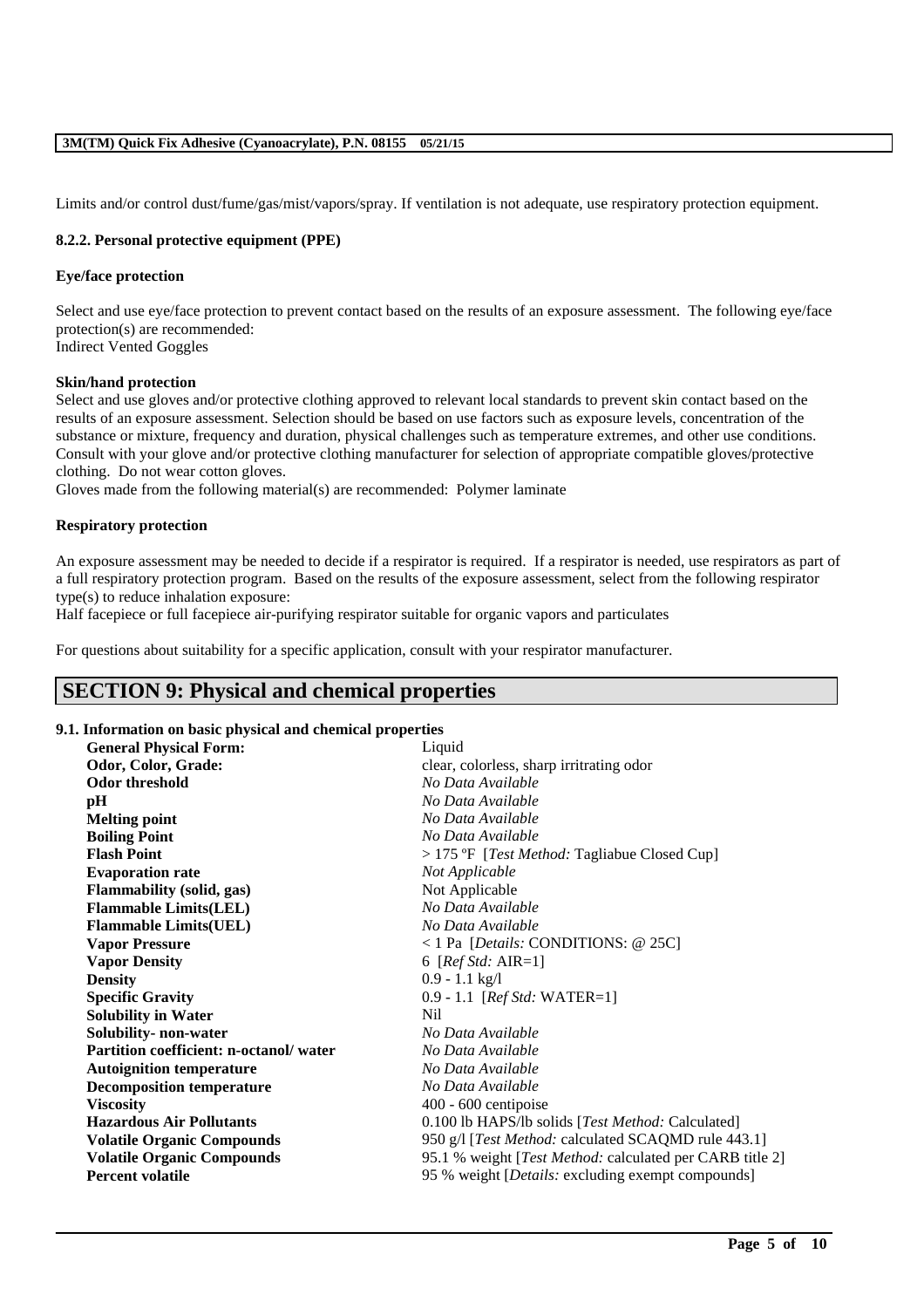**VOC Less H2O & Exempt Solvents** 950 g/l [*Test Method: calculated SCAQMD rule 443.1]* 

# **SECTION 10: Stability and reactivity**

### **10.1. Reactivity**

This material may be reactive with certain agents under certain conditions - see the remaining headings in this section.

**10.2. Chemical stability** Stable.

**10.3. Possibility of hazardous reactions**

Hazardous polymerization will not occur.

**10.4. Conditions to avoid** Sparks and/or flames Light Heat

# **10.5. Incompatible materials**

Strong bases Amines Alcohols Water

**10.6. Hazardous decomposition products Substance Condition** None known.

Refer to section 5.2 for hazardous decomposition products during combustion.

# **SECTION 11: Toxicological information**

**The information below may not be consistent with the material classification in Section 2 if specific ingredient classifications are mandated by a competent authority. In addition, toxicological data on ingredients may not be reflected in the material classification and/or the signs and symptoms of exposure, because an ingredient may be present below the threshold for labeling, an ingredient may not be available for exposure, or the data may not be relevant to the material as a whole.**

# **11.1. Information on Toxicological effects**

**Signs and Symptoms of Exposure**

**Based on test data and/or information on the components, this material may produce the following health effects:**

### **Inhalation:**

Respiratory Tract Irritation: Signs/symptoms may include cough, sneezing, nasal discharge, headache, hoarseness, and nose and throat pain.

# **Skin Contact:**

Bonds skin rapidly.

Mild Skin Irritation: Signs/symptoms may include localized redness, swelling, itching, and dryness. Allergic Skin Reaction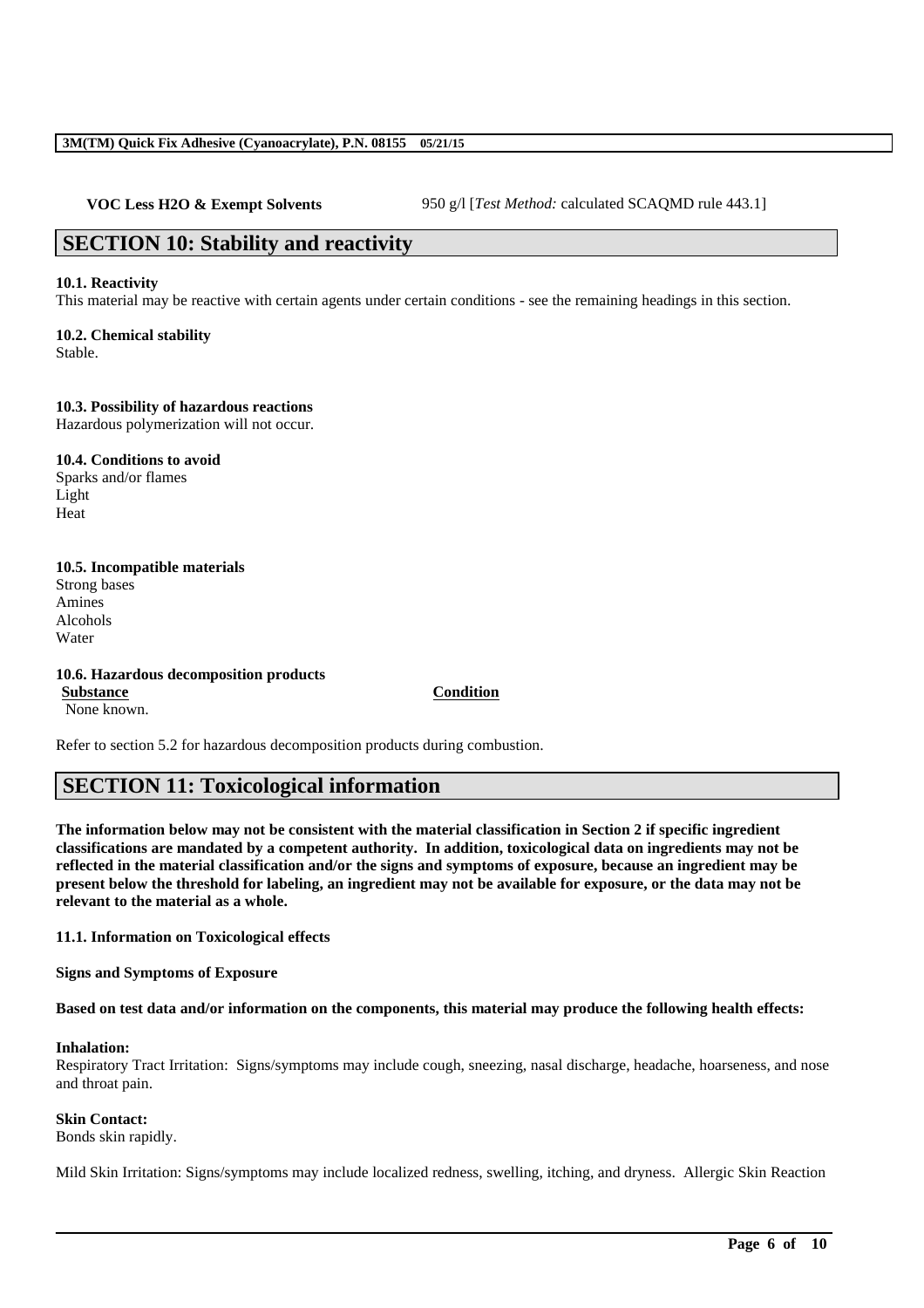(non-photo induced): Signs/symptoms may include redness, swelling, blistering, and itching.

### **Eye Contact:**

Bonds eyelids rapidly.

Severe Eye Irritation: Signs/symptoms may include significant redness, swelling, pain, tearing, cloudy appearance of the cornea, and impaired vision.

### **Ingestion:**

Gastrointestinal Irritation: Signs/symptoms may include abdominal pain, stomach upset, nausea, vomiting and diarrhea.

### **Toxicological Data**

If a component is disclosed in section 3 but does not appear in a table below, either no data are available for that endpoint or the data are not sufficient for classification.

# **Acute Toxicity**

| <b>Name</b>             | Route     | <b>Species</b> | <b>Value</b>                                      |
|-------------------------|-----------|----------------|---------------------------------------------------|
| Overall product         | Ingestion |                | No data available; calculated $ATE > 5,000$ mg/kg |
| Ethyl Cyanoacrylate     | Dermal    | Rabbit         | $LD50 > 2,000$ mg/kg                              |
| Ethyl Cyanoacrylate     | Ingestion | Rat            | $LD50 > 5,000$ mg/kg                              |
| Polymethyl Methacrylate | Dermal    |                | LD50 estimated to be $> 5,000$ mg/kg              |
| Polymethyl Methacrylate | Ingestion | Rat            | $LD50 > 5,000$ mg/kg                              |
| Hydroquinone            | Dermal    | Rat            | $LD50 > 4,800$ mg/kg                              |
| Hydroquinone            | Ingestion | Rat            | LD50 $302 \text{ mg/kg}$                          |

 $\overline{ATE}$  = acute toxicity estimate

### **Skin Corrosion/Irritation**

| <b>Name</b>             | <b>Species</b> | <b>Value</b>              |
|-------------------------|----------------|---------------------------|
|                         |                |                           |
| Ethyl Cyanoacrylate     | Rabbit         | Mild irritant             |
| Polymethyl Methacrylate | Rabbit         | No significant irritation |
| Hydroquinone            | Human          | Minimal irritation        |
|                         | and            |                           |
|                         | animal         |                           |

### **Serious Eye Damage/Irritation**

| <b>Name</b>             | <b>Species</b> | <b>Value</b>    |
|-------------------------|----------------|-----------------|
|                         |                |                 |
| Ethyl Cyanoacrylate     | Rabbit         | Severe irritant |
| Polymethyl Methacrylate | Rabbit         | Mild irritant   |
| Hydroquinone            | Professio      | Severe irritant |
|                         | nal            |                 |
|                         | judgeme        |                 |
|                         | nt             |                 |

### **Skin Sensitization**

| <b>Name</b>         | <b>Species</b> | <b>Value</b>                                                                    |
|---------------------|----------------|---------------------------------------------------------------------------------|
| Ethyl Cyanoacrylate | Human          | Some positive data exist, but the data are not<br>sufficient for classification |
| Hydroquinone        | Guinea         | Sensitizing                                                                     |
|                     | pig            |                                                                                 |

### **Respiratory Sensitization**

| <b>Name</b>         | <b>Species</b> | Value                                                                           |
|---------------------|----------------|---------------------------------------------------------------------------------|
| Ethyl Cyanoacrylate | Human          | Some positive data exist, but the data are not<br>sufficient for classification |

### **Germ Cell Mutagenicity**

| -           | Route | - 1    |
|-------------|-------|--------|
| <b>Name</b> | .     | V alue |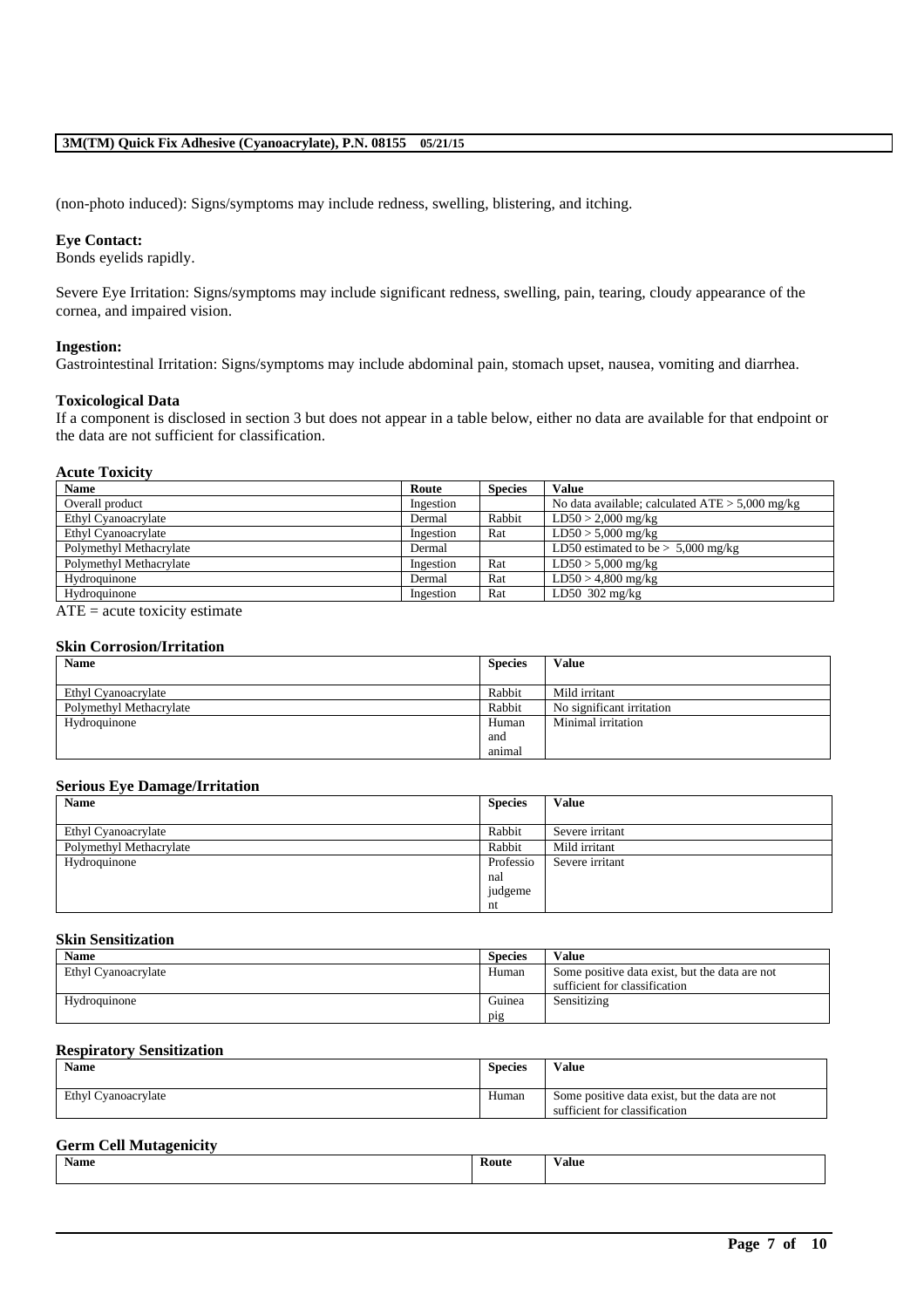| Ethyl Cyanoacrylate | In Vitro | Not mutagenic                                  |
|---------------------|----------|------------------------------------------------|
| Hydroquinone        | In Vitro | Some positive data exist, but the data are not |
|                     |          | sufficient for classification                  |
| Hydroquinone        | In vivo  | Some positive data exist, but the data are not |
|                     |          | sufficient for classification                  |

# **Carcinogenicity**

| <b>Name</b>  | Route     | <b>Species</b>                | Value                                                                           |
|--------------|-----------|-------------------------------|---------------------------------------------------------------------------------|
| Hydroquinone | Dermal    | Mouse                         | Not carcinogenic                                                                |
| Hydroquinone | Ingestion | Multiple<br>anımal<br>species | Some positive data exist, but the data are not<br>sufficient for classification |

### **Reproductive Toxicity**

# **Reproductive and/or Developmental Effects**

| <b>Name</b>  | Route     | <b>Value</b>                            | <b>Species</b> | <b>Test Result</b> | <b>Exposure</b> |
|--------------|-----------|-----------------------------------------|----------------|--------------------|-----------------|
|              |           |                                         |                |                    | <b>Duration</b> |
| Hydroquinone | Ingestion | Not toxic to female reproduction        | Rat            | NOAEL 150          | 2 generation    |
|              |           |                                         |                | mg/kg/day          |                 |
| Hydroquinone | Ingestion | Not toxic to male reproduction          | Rat            | NOAEL 150          | 2 generation    |
|              |           |                                         |                | mg/kg/day          |                 |
| Hydroquinone | Ingestion | Some positive developmental data exist, | Rat            | NOAEL 100          | during          |
|              |           | but the data are not sufficient for     |                | mg/kg/day          | organogenesi    |
|              |           | classification                          |                |                    |                 |

# **Target Organ(s)**

# **Specific Target Organ Toxicity - single exposure**

| <b>Name</b>         | Route      | Target Organ(s)        | Value                             | <b>Species</b> | <b>Test Result</b> | <b>Exposure</b> |
|---------------------|------------|------------------------|-----------------------------------|----------------|--------------------|-----------------|
|                     |            |                        |                                   |                |                    | <b>Duration</b> |
| Ethyl Cyanoacrylate | Inhalation | respiratory irritation | May cause respiratory irritation  | Human          | NOAEL Not          | occupational    |
|                     |            |                        |                                   |                | available          | exposure        |
| Hydroquinone        | Ingestion  | nervous system         | May cause damage to organs        | Rat            | <b>NOAEL Not</b>   | not applicable  |
|                     |            |                        |                                   |                | available          |                 |
| Hydroquinone        | Ingestion  | kidney and/or          | Some positive data exist, but the | Rat            | NOAEL 400          | not applicable  |
|                     |            | bladder                | data are not sufficient for       |                | mg/kg              |                 |
|                     |            |                        | classification                    |                |                    |                 |

# **Specific Target Organ Toxicity - repeated exposure**

| <b>Name</b>  | Route     | Target Organ(s)          | <b>Value</b>                                                                       | <b>Species</b> | <b>Test Result</b>            | <b>Exposure</b><br><b>Duration</b> |
|--------------|-----------|--------------------------|------------------------------------------------------------------------------------|----------------|-------------------------------|------------------------------------|
| Hydroquinone | Ingestion | blood                    | Some positive data exist, but the<br>data are not sufficient for<br>classification | Rat            | <b>NOAEL Not</b><br>available | 40 days                            |
| Hydroquinone | Ingestion | bone marrow   liver      | Some positive data exist, but the<br>data are not sufficient for<br>classification | Rat            | NOAEL Not<br>available        | 9 weeks                            |
| Hydroquinone | Ingestion | kidney and/or<br>bladder | Some positive data exist, but the<br>data are not sufficient for<br>classification | Rat            | LOAEL 50<br>mg/kg/day         | 15 months                          |
| Hydroquinone | Ocular    | eyes                     | Some positive data exist, but the<br>data are not sufficient for<br>classification | Human          | <b>NOAEL Not</b><br>available | occupational<br>exposure           |

### **Aspiration Hazard**

For the component/components, either no data are currently available or the data are not sufficient for classification.

**Please contact the address or phone number listed on the first page of the SDS for additional toxicological information on this material and/or its components.**

\_\_\_\_\_\_\_\_\_\_\_\_\_\_\_\_\_\_\_\_\_\_\_\_\_\_\_\_\_\_\_\_\_\_\_\_\_\_\_\_\_\_\_\_\_\_\_\_\_\_\_\_\_\_\_\_\_\_\_\_\_\_\_\_\_\_\_\_\_\_\_\_\_\_\_\_\_\_\_\_\_\_\_\_\_\_\_\_\_\_

# **SECTION 12: Ecological information**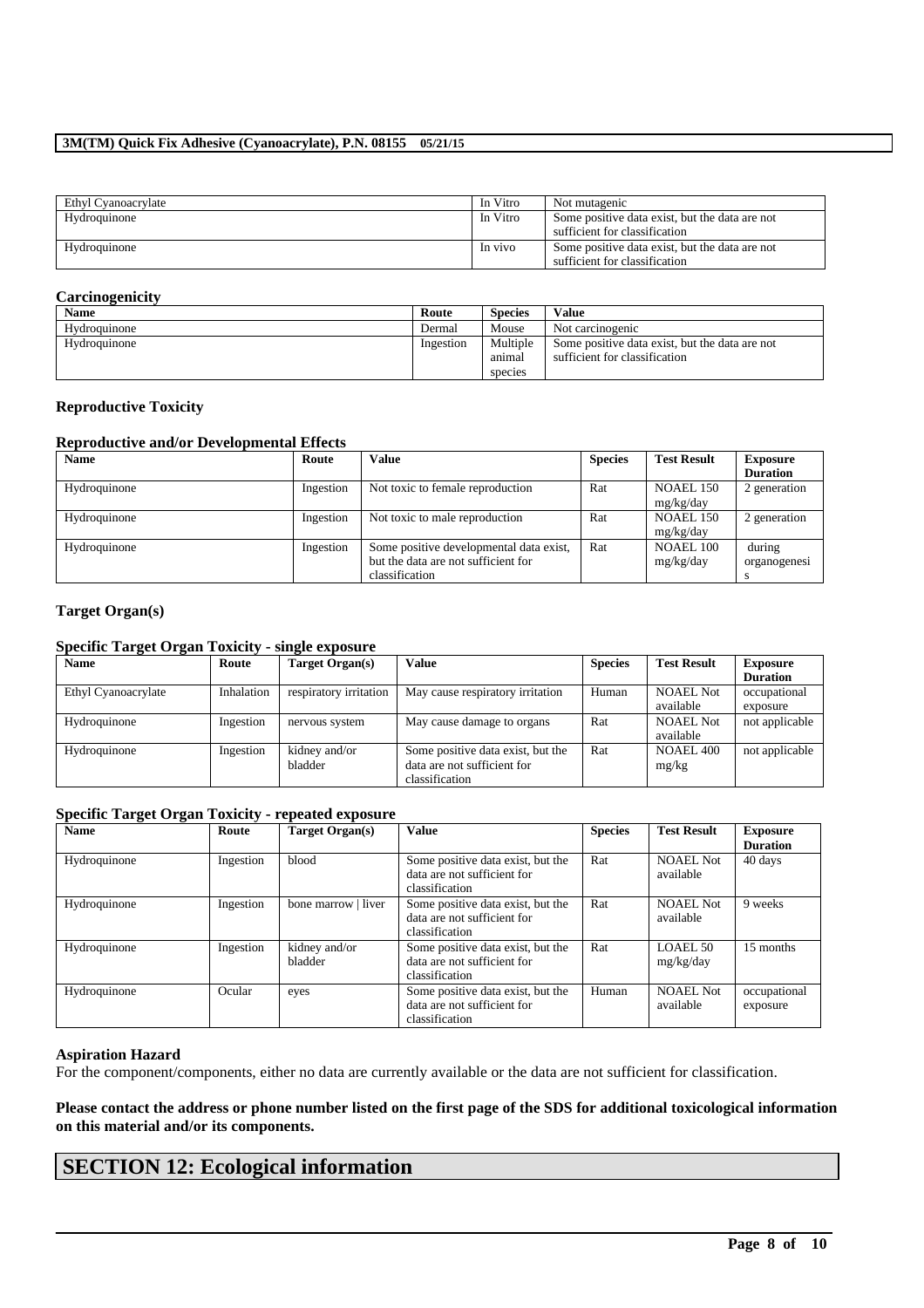# **Ecotoxicological information**

Please contact the address or phone number listed on the first page of the SDS for additional ecotoxicological information on this material and/or its components.

### **Chemical fate information**

Please contact the address or phone number listed on the first page of the SDS for additional chemical fate information on this material and/or its components.

# **SECTION 13: Disposal considerations**

### **13.1. Disposal methods**

Dispose of contents/ container in accordance with the local/regional/national/international regulations.

Incinerate uncured product in a permitted waste incineration facility. Proper destruction may require the use of additional fuel during incineration processes. Empty drums/barrels/containers used for transporting and handling hazardous chemicals (chemical substances/mixtures/preparations classified as Hazardous as per applicable regulations) shall be considered, stored, treated & disposed of as hazardous wastes unless otherwise defined by applicable waste regulations. Consult with the respective regulating authorities to determine the available treatment and disposal facilities.

# **SECTION 14: Transport Information**

For Transport Information, please visit **http://3M.com/Transportinfo** or call 1-800-364-3577 or 651-737-6501.

# **SECTION 15: Regulatory information**

# **15.1. US Federal Regulations**

Contact 3M for more information.

### **311/312 Hazard Categories:**

Fire Hazard - Yes Pressure Hazard - No Reactivity Hazard - Yes Immediate Hazard - Yes Delayed Hazard - No

# **15.2. State Regulations**

Contact 3M for more information.

# **15.3. Chemical Inventories**

The components of this product are in compliance with the chemical notification requirements of TSCA.

Contact 3M for more information.

# **15.4. International Regulations**

Contact 3M for more information.

**This SDS has been prepared to meet the U.S. OSHA Hazard Communication Standard, 29 CFR 1910.1200.**

\_\_\_\_\_\_\_\_\_\_\_\_\_\_\_\_\_\_\_\_\_\_\_\_\_\_\_\_\_\_\_\_\_\_\_\_\_\_\_\_\_\_\_\_\_\_\_\_\_\_\_\_\_\_\_\_\_\_\_\_\_\_\_\_\_\_\_\_\_\_\_\_\_\_\_\_\_\_\_\_\_\_\_\_\_\_\_\_\_\_

# **SECTION 16: Other information**

### **NFPA Hazard Classification**

**Health:** 2 **Flammability:** 2 **Instability:** 1 **Special Hazards:** None